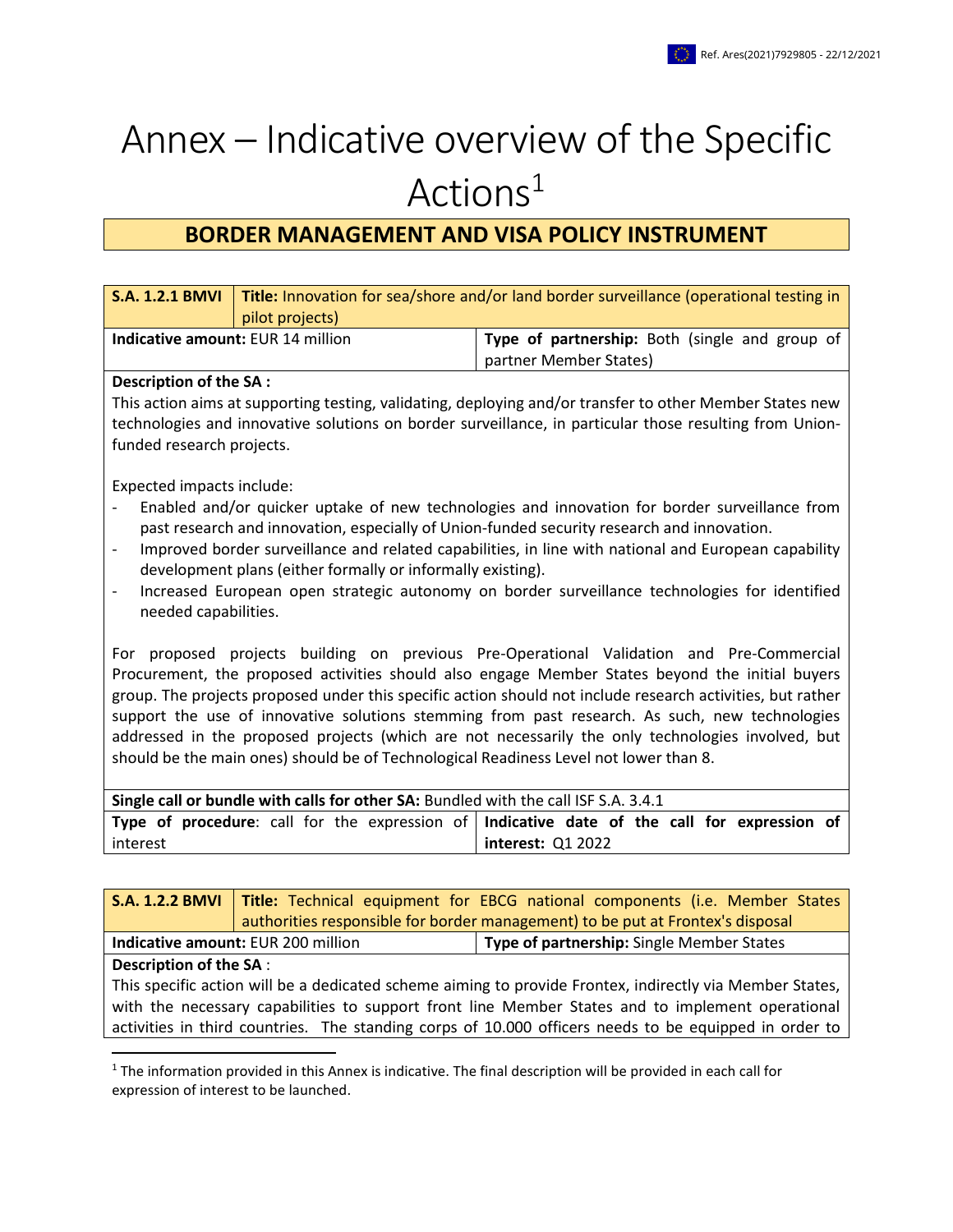operate and provide efficient support on the ground. Without in particular large scale equipment, the Agency cannot perform any air or sea border operations or provide any support in surveillance at land borders. So far, the Agency has largely relied on the Member States voluntary pledges of technical equipment, experiencing significant shortages. To overcome this issue, similarly to the specific actions supported under the Internal Security Fund – Borders and Visa (ISF-BV) (2015-2018), Member States will purchase large scale equipment which, in accordance with Article 64(14) of the EBCG Regulation, they will put mandatorily at the disposal of Frontex, upon the Agency's request for up to 4 months per year. During the remaining 8 months, the equipment will serve for the execution of national border control tasks and operations.

The call for the expression of interest will specify the type of equipment addressing the Frontex's operational needs identified by the Agency while taking into account also the planning Agency's own acquisition and Member States 'assets already made available under the ISF B specific actions. The Agency will also advise DG HOME on the set of technical award criteria, which need to reflect the specificity of Frontex operations (for example, the likelihood for deployment).

The technical assessment of Member States' offers will be outsourced to Frontex, after the admissibility checks are completed by the Commission - DG HOME. This specific action should be seen in the context of Frontex's role in providing for the appropriate technical and operational assistance to Member States to increase their operational capacity to implement their obligations with regard to the control of the external borders and to face challenges at the EU external borders.

| Single call or bundle with calls for other SA: Single call |                          |  |  |  |  |  |                                               |  |
|------------------------------------------------------------|--------------------------|--|--|--|--|--|-----------------------------------------------|--|
| Type of procedure: call for expression of interest         |                          |  |  |  |  |  | Indicative date of the call for expression of |  |
|                                                            | <b>interest: Q1 2022</b> |  |  |  |  |  |                                               |  |

|                                          | multiannual Policy strategic cycle | <b>S.A. 1.2.3 BMVI</b> Title: Support to Member State' efforts aligning their IBM strategies with the |
|------------------------------------------|------------------------------------|-------------------------------------------------------------------------------------------------------|
| <b>Indicative amount: EUR 10 million</b> |                                    | Type of partnership: Groups of partner Member                                                         |
|                                          |                                    | States or an individual Member State (depending                                                       |
|                                          |                                    | on the action $-$ see below)                                                                          |

# **Description of the SA :**

Member States need to align their Integrated Border Management (IBM) strategies in the framework of multiannual strategic policy cycle for European Integrated Border Management (EU IBM). This process will require different administrative and organisational preparations and enhancement of national practices, including setting some coordination structure via task forces, possible studies.

In order to support Member States in this process, with this specific action, Member States will be able to express their interest in implementing projects under either one or both of the activities outlined below:

- 1. Applications of two or more Member States that aim at enhancing cooperation on EU IBM through exchange of best practices, sharing experiences and short study visits etc. This will be primary objective under this specific action.
- 2. Applications of a single Member State to support internally their implementation of IBM. This would include for instance needs concerning temporary human resources reinforcement or outsourcing other development costs in the context of specific additional strategic or situational analysis necessary for an optimal design of IBM, but also trainings and capacity building to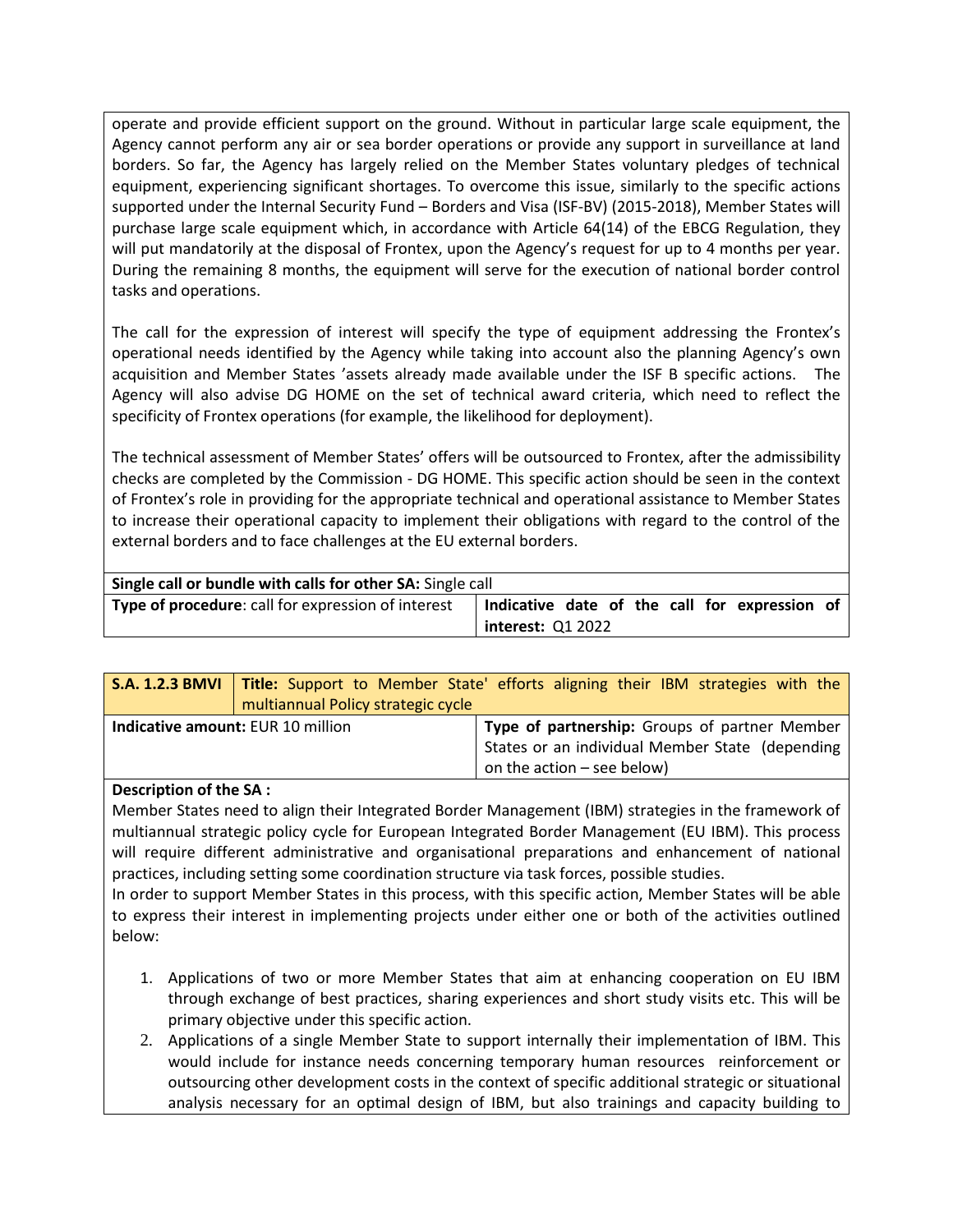facilitate the integration of the IBM design in the organisation and business processes. The application can also cover activities aiming at the dissemination of the IBM strategic framework amongst the Member States's officers after the adoption of aligned IBM strategies.

This action aims to facilitate the development of a coherent coordinated and integrated approach to address the challenges in the areas of border management and return in accordance with the concept of EU IBM. The timing of the call (see below) will take into account the timeline of the multiannual policy cycle process in line with the procedure as set out in Article 8 of the EBCG Regulation when the Commission will adopt in Q3/Q4 2022 a communication establishing the multiannual strategic policy for European integrated border management. After that, the Agency will prepare a technical and operational strategy in close cooperation with Member States and the Commission. The Member States will then accordingly establish their national strategies through close cooperation between all national authorities responsible for the management of external borders and return.

| Single call or bundle with calls for other SA: Single call |                                               |  |  |
|------------------------------------------------------------|-----------------------------------------------|--|--|
| Type of procedure: call for expression of interest         | Indicative date of the call for expression of |  |  |
|                                                            | <b>interest: Q3 2022</b>                      |  |  |

|                                    | <b>S.A. 1.5.2 BMVI</b>   Title: Artificial intelligence |                                          |
|------------------------------------|---------------------------------------------------------|------------------------------------------|
| Indicative amount: EUR 1,8 million |                                                         | Type of partnership: Single Member State |
|                                    |                                                         |                                          |

**Description of the SA:** 

The purpose is to fund the development of an operational system that answers questions of visa applicants using artificial intelligence (this is called a "chatbot"). The expected result is the first release of an operational chatbot by participating Member States. The funds will be used to cover part of the costs incurred by Member States for the development and testing of the system. What the chatbot should do is currently being determined: part of these functionalities are common to all Member States but others are specific to each individual Member State. Each Member State project would be able to run individually but respecting the same common functionalities and architecture. Participating Member States would also be required to meet to exchange experiences. The call would be limited to the funding of up to five individual Member States.

| Single call or bundle with calls for other SA: Single call                                  |                   |  |  |  |
|---------------------------------------------------------------------------------------------|-------------------|--|--|--|
| Type of procedure: call for the expression of Indicative date of the call for expression of |                   |  |  |  |
| interest                                                                                    | interest: Q1 2022 |  |  |  |

| <b>S.A. 1.5.3 BMVI</b>                                                                                    | Title: Integrated solutions for transit border crossing: support to Member States for<br>automation of border controls in Sea or Land Border Crossing Points affected by a<br>recent major change of traveler flows and/or an increase of border crossing time for |  |  |  |
|-----------------------------------------------------------------------------------------------------------|--------------------------------------------------------------------------------------------------------------------------------------------------------------------------------------------------------------------------------------------------------------------|--|--|--|
|                                                                                                           | some or all categories of travelers                                                                                                                                                                                                                                |  |  |  |
|                                                                                                           | Indicative amount: EUR 22 million<br>Type of partnership: Single Member State                                                                                                                                                                                      |  |  |  |
| <b>Description of the SA:</b>                                                                             |                                                                                                                                                                                                                                                                    |  |  |  |
| The purpose is to support Member States with recent increases of traffic flows at the EU external         |                                                                                                                                                                                                                                                                    |  |  |  |
| borders. These increases are e.g. due to BREXIT, in particular for Netherlands, France and Belgium or for |                                                                                                                                                                                                                                                                    |  |  |  |
| cases such as border crossing points at the Slovenia/Croatia border, where the problem is not that they   |                                                                                                                                                                                                                                                                    |  |  |  |
| will have more travelers, but that since those are mostly visa-exempted, it will take more time with      |                                                                                                                                                                                                                                                                    |  |  |  |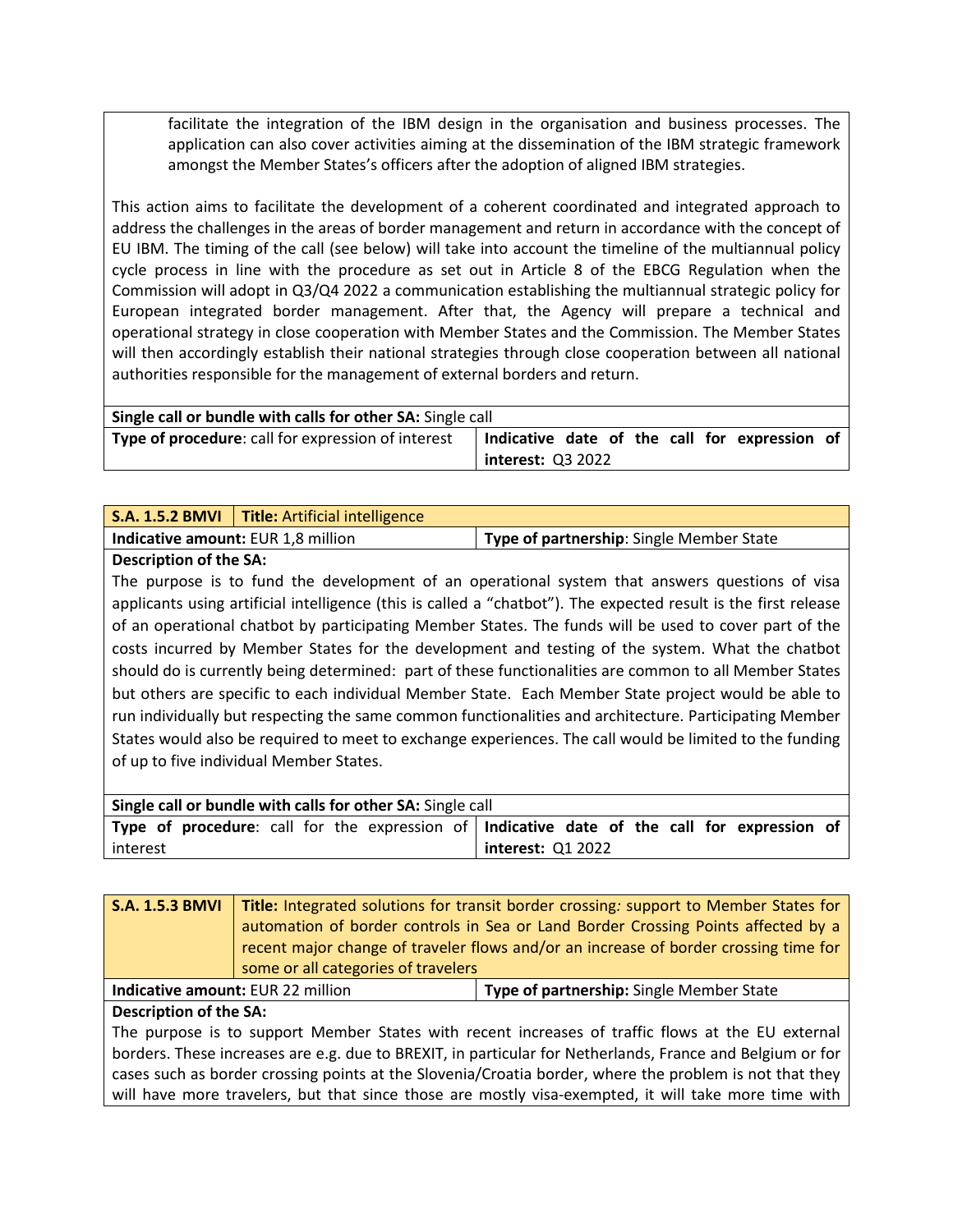Entry-Exit System (EES), due to the biometric enrolment at the borders. The projects proposed for funding under this specific actions should:

- Justify the need for intervention by presenting the average increase in traffic over the past years.
- Indicate how the intervention would help resolving bottlenecks at border crossing points of Member States facing similar situations.

| Single call or bundle with calls for other SA: Joint call, bundled with BMVI S.A. 1.5.5 |                                               |  |
|-----------------------------------------------------------------------------------------|-----------------------------------------------|--|
| <b>Type of procedure:</b> call for expression of interest                               | Indicative date of the call for expression of |  |
|                                                                                         | interest: Q1 2022                             |  |

|                                            | <b>S.A. 1.5.4 BMVI</b>   Title: Support to implement specific elements of the interoperability legal framework |                                          |  |
|--------------------------------------------|----------------------------------------------------------------------------------------------------------------|------------------------------------------|--|
| <b>Indicative amount: EUR 32.5 million</b> |                                                                                                                | Type of partnership: Single Member State |  |

### **Description of the SA:**

l

The objective of the action is to fund the actions required at Member State level to implement the two interoperability Regulations no 2019/817 and 818. The action will be implemented following the provision of a (maximum) amount for each of the countries operating a border crossing point and participating in the BMVI. The action will allocate funding to countries<sup>2</sup> to support the adaptation of national business processes, national handbooks and manuals, training of end users on process/handbook definition, as well as the adaptation of the Supplementary Information Request at the National Entries (SIRENE) offices for handling yellow links during the multiple-identity detector (MID) transitional period.

The first purpose of this action is to ensure that the technical components delivered by interoperability are used appropriately and deliver value. The Commission has commissioned an interoperability handbook and each country will need to detail ("instantiate") this handbook. The expected outputs are all deliverables that define how the work in border control, migration, visa and police checks needs to performed effectively and efficiently with interoperable systems: business process definitions at a detailed level, corresponding handbooks and manuals, as well as the necessary training material.

The second purpose of this action is to cover what needs to be done by the SIRENE offices during the MID transitional period. The expected outputs are the correctly resolved "yellow links". Yellow links are the cases where the same biometrics are found to correspond with different (claimed) identities. The SIRENE offices deal with the cases where one of the identities is contained in a Schengen Information System (SIS) alert. The means used could be process definitions, IT tools, additional personnel.

Member States should ensure that the activities supported under this specific action are fully complementary to the investments under the BMVI (and ISF) programmes.

| Single call or bundle with calls for other SA: Single call                                              |  |  |
|---------------------------------------------------------------------------------------------------------|--|--|
| Type of procedure: allocation of funding to all   Indicative date for information to Member States      |  |  |
| Member States. Information that Member States $\vert$ on the allocation of funding to their programmes: |  |  |
| will receive an additional amount to implement a $\sqrt{$ Q1 2022                                       |  |  |
| set of defined activities.                                                                              |  |  |

<sup>&</sup>lt;sup>2</sup> for the situation of the Schengen associated countries see the Cover Note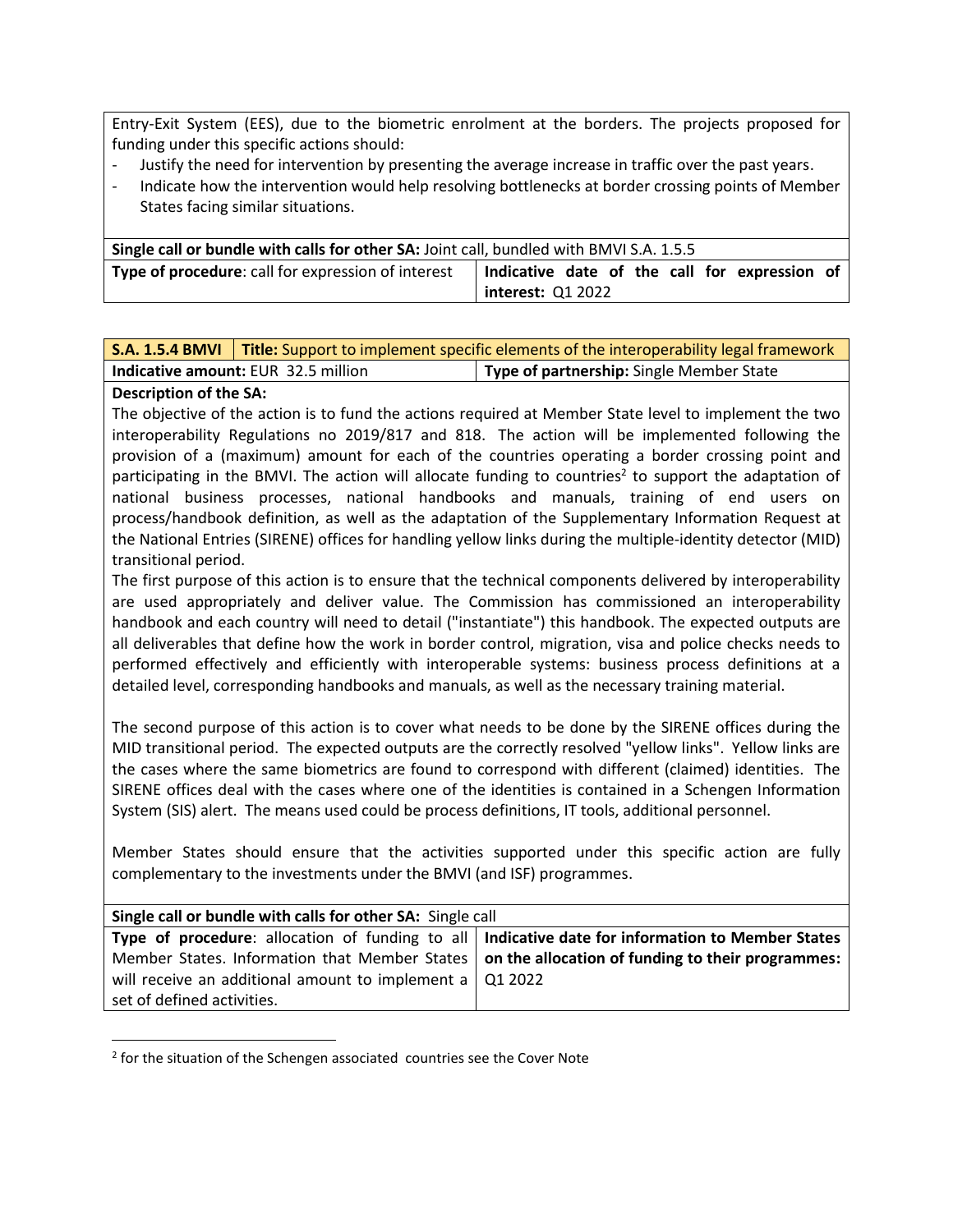|                                             | <b>S.A. 1.5.5 BMVI</b>   Title: Facilitation/automation of border crossing |                                          |  |
|---------------------------------------------|----------------------------------------------------------------------------|------------------------------------------|--|
| <b>Indicative amount: EUR 25.25 million</b> |                                                                            | Type of partnership: Single Member State |  |

### **Description of the SA :**

The purpose is to support Member States optimizing border controls by automation of processes and application of national facilitation programmes (NFPs):

Project proposals can be submitted for one or both subjects below:

# *1.5.5.1 Support to Member States for the implementation of national facilitation programmes and to facilitate their mutual recognition*

The purpose is to support Member States in developing and implementing national facilitation programmes (NFPs) as defined in Article 8(d) of the Schengen Borders Code and the mutual recognition of these programmes. Article 8(d) of the Schengen Borders Code is only applicable when EES is operational (at earliest September 2022), meaning that these kind of NFPs can only be applied from then onwards. These NFPs can be a form of a trusted traveler programme which can speed up the border control process. The duration of the project implementation can run until the end of the BMVI programming period.

*1.5.5.2 Support to pilot projects for facilitation/automation of border controls at land and maritime borders*

The purpose is to implement pilot projects in Member States for the facilitation/automation of border controls at land and maritime borders. These pilot projects shall contribute to the optimization of border controls. In the final report the "modus operandi" should be documented and repeated in similar places. If equipment and software is procured (rather than rented or used "on trial" for the pilot), the installation stays and continues to be operated. A pilot project will take about 5-6 months. Up to 15 pilot projects are expected to be undertaken, split equally over the different types of borders (land and sea). Satisfaction surveys to travellers could complement the pilot projects to evaluate the results.

| Single call or bundle with calls for other SA: Joint call, bundled with BMVI S.A. 1.5.3 |                                               |
|-----------------------------------------------------------------------------------------|-----------------------------------------------|
| <b>Type of procedure:</b> call for expression of interest                               | Indicative date of the call for expression of |
|                                                                                         | interest: Q1 2022                             |

| <b>S.A. 1.5.7 BMVI</b> Title: SIS shared technical copies and biometrics |                                           |                   |  |                                           |  |  |  |
|--------------------------------------------------------------------------|-------------------------------------------|-------------------|--|-------------------------------------------|--|--|--|
|                                                                          | <b>Indicative amount: EUR 5.5 million</b> |                   |  | Type of partnership: Depending on the lot |  |  |  |
|                                                                          |                                           | (specified below) |  |                                           |  |  |  |

### **Description of the SA :**

The purpose is to support Member States in the implementation of various aspects of the SIS and SIRENE through the support projects in the areas listed below. Project proposals can be submitted for one, two or all of the subjects below:

# 1.5.7.1 *SIS shared technical copies*

Projects by a group of Member States. The purpose of this action is to enable two or more Member States to study the implementation of the concept of shared backup National SIS (N.SIS) or shared backup copies as provided for in Article 4 (1) of the SIS Regulations. The Member States should assess the interactions between the shared back-up SIS and copies with the Central SIS (and its backup) and should involve eu-LISA in this process.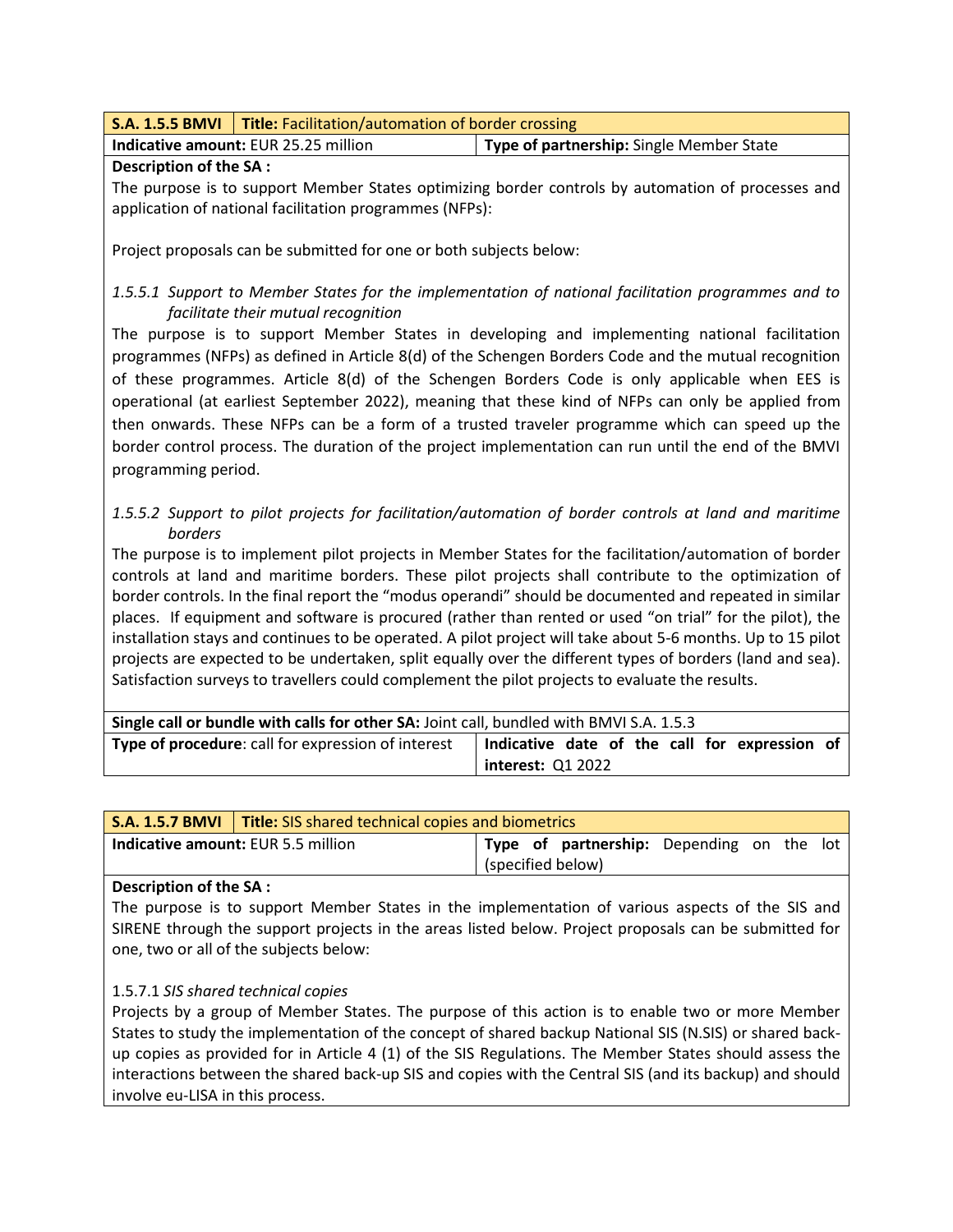1.5.7.2 *Implementation of robot process automation in SIRENE procedures*

Projects either by a group of Member States or by a single Member State. The purpose of this action is to enable the SIRENE offices to study and implement further automation in their case handling and management using the latest technologies including the development, installation and use of digital assistants (robot process automation).

1.5.7.3 *SIS modernisation of equipment for the capturing of biometrics*

Projects either by a group of Member States or by a single Member State. The purpose of this action is to support Member States to modernize their biometric data capturing equipment used primarily to capture biometric data for inclusion in the SIS.

| Single call or bundle with calls for other SA: Single call |                   |  |  |                                               |  |
|------------------------------------------------------------|-------------------|--|--|-----------------------------------------------|--|
| Type of procedure: call for expression of interest         |                   |  |  | Indicative date of the call for expression of |  |
|                                                            | interest: Q1 2022 |  |  |                                               |  |

**S.A. 2.3.1 BMVI Title:** Visa policy - digitalization, consular cooperation and other **Indicative amount:** EUR 3 million **Type of partnership:** Group of Member States

## **Description of the SA :**

Focus of the call will be on:

2.3.1.1. The development of curricula and organisation of Visa Code training for Member States' officials dealing with visa applications. The objective is to improve the knowledge and implementation of the revised Visa code that came into force in February 2020.

2.31.1.2 Pilots to test and use new technology for checking the authenticity of supporting documents.

Member States are invited to regroup to propose joint actions, as these topics are of interest for all Member States. Due to the recent revision of the Visa Code, there is a need to reinforce training and knowledge of Member States staff dealing with Schengen Visas on these issues.

In the context of digitalisation, new methods to authenticate scanned supporting documents will be needed. A joint action in this area would be of added value for all Member States.

| Single call or bundle with calls for other SA: Single call |                                               |
|------------------------------------------------------------|-----------------------------------------------|
| Type of procedure: call for expression of interest         | Indicative date of the call for expression of |
|                                                            | interest: Q1 2022                             |

| S.A. 1.5.8 BMVI   Title: Support for border management for Latvia, Lithuania and Poland |                                    |  |  |                                                      |  |  |  |
|-----------------------------------------------------------------------------------------|------------------------------------|--|--|------------------------------------------------------|--|--|--|
|                                                                                         | Indicative amount: EUR 185 million |  |  | Type of partnership: single Member State (3          |  |  |  |
|                                                                                         |                                    |  |  | individual actions for Lithuania, Latvia and Poland) |  |  |  |

### **Description of the SA :**

In accordance with the work programme for the Thematic Facility 2021-2022, specific actions will contribute to the implementation of the objectives of the Integrated Border Management Fund and focus on specific topics including innovation of border surveillance and support to Member States Integration Border Management Strategies.

The joint communication on state-sponsored instrumentalisation of migrants at the EU external border of 23 November 2021 (JOIN(2021)32 final) indicates that the Commission is in dialogue with Lithuania,